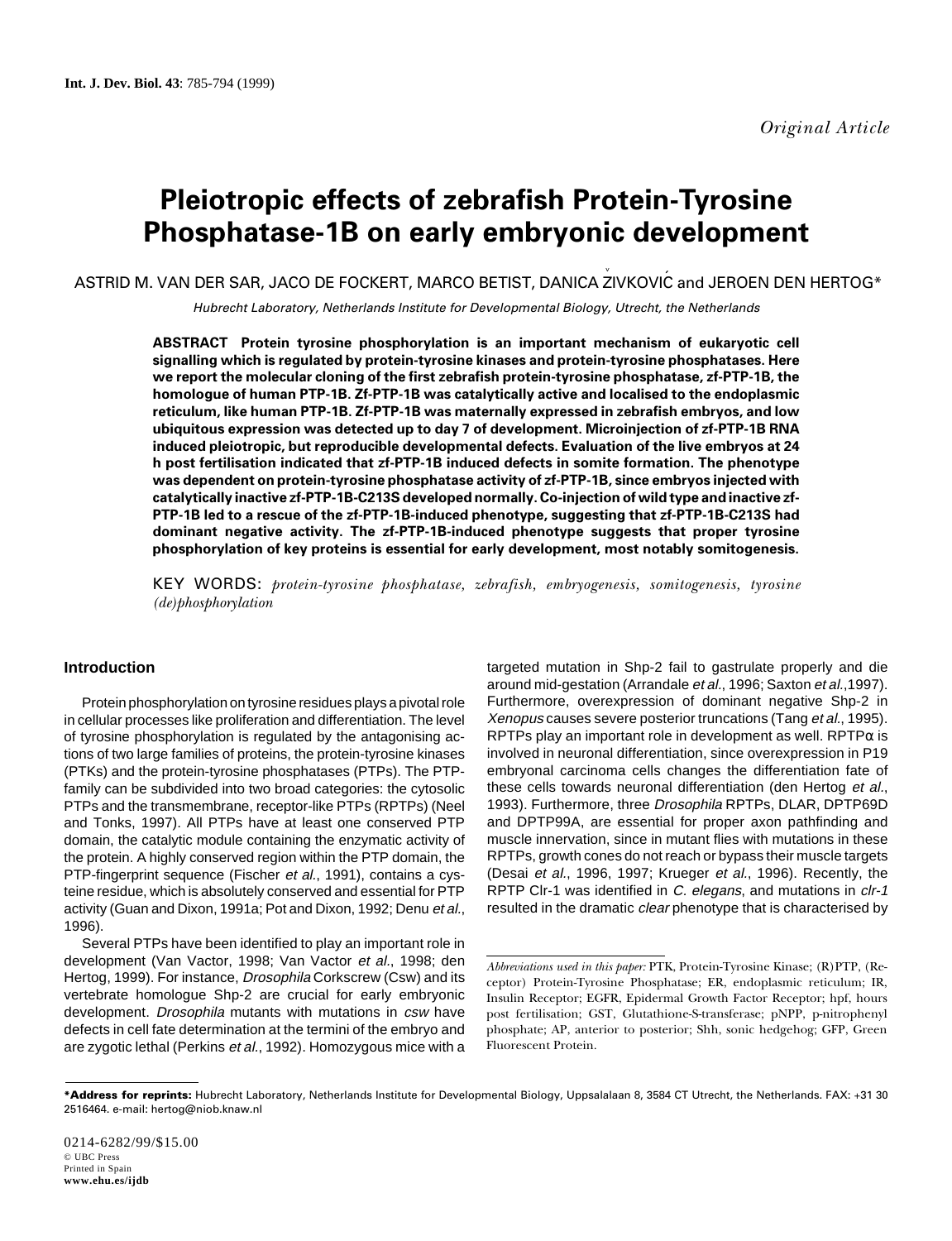

| zf-1B / h-1B 54% | 87% | 31% |
|------------------|-----|-----|
| zf-1B / h-TC 46% | 71% | 18% |
| $h-1B/h-TC$ 46%  | 72% | 26% |

**Fig. 1. Sequence analysis of zf-PTP-1B. (A)** Sequence alignment of zebrafish PTP-1B and the closely related human PTPs, PTP-1B (Chernoff et al., 1990) and TC-PTP (Cool et al., 1989). The amino acid sequences are numbered on the right and identical amino acids are boxed. **(B)** Homologies of three PTP-1B subdomains, the N-terminal part (N) the PTP domain (PTP) and the C-terminal part (C). The percentage amino acid identity is depicted for zf-PTP-1B and human PTP-1B (zf-1B/h-1B), for zf-PTP-1B and human TC-PTP (zf-1B/h-TC) and for human PTP-1B and human TC-PTP (h- $1R/h$ -TC)

extremely short, immobile and infertile animals of which the pharynx and intestine appear to float within the pseudocoelom (Kokel et al., 1998).

We are interested in the role of PTPs in vertebrate development. As a model system, we use the zebrafish, Danio rerio, and here we report the molecular cloning of the zebrafish homologue of human PTP-1B. Human PTP-1B was the first PTP that was purified to homogeneity (Tonks et al., 1988). Protein sequencing and cloning indicated that human PTP-1B is a cytosolic PTP of 435 amino acids, containing one PTP domain (Chernoff et al., 1990). A Cterminal hydrophobic sequence localises the protein to the cytosolic face of the endoplasmic reticulum (ER)(Frangioni et al., 1992). Calpain-mediated cleavage of the C-terminal hydrophobic region results in translocation of the N-terminal fragment, including the entire catalytic domain, to the cytoplasm which allows dephosphorylation of cytoplasmic proteins. Therefore, calpain-mediated proteolysis of PTP-1B may regulate PTP-1B-mediated dephosphorylation (Frangioni et al., 1993).

Relatively little is known about the function of PTP-1B in development. The recently described PTP-1B knock-out did not display developmental defects, but PTP-1B-/- mice were resistant to weight gain and remained insulin resistant on a high fat diet, a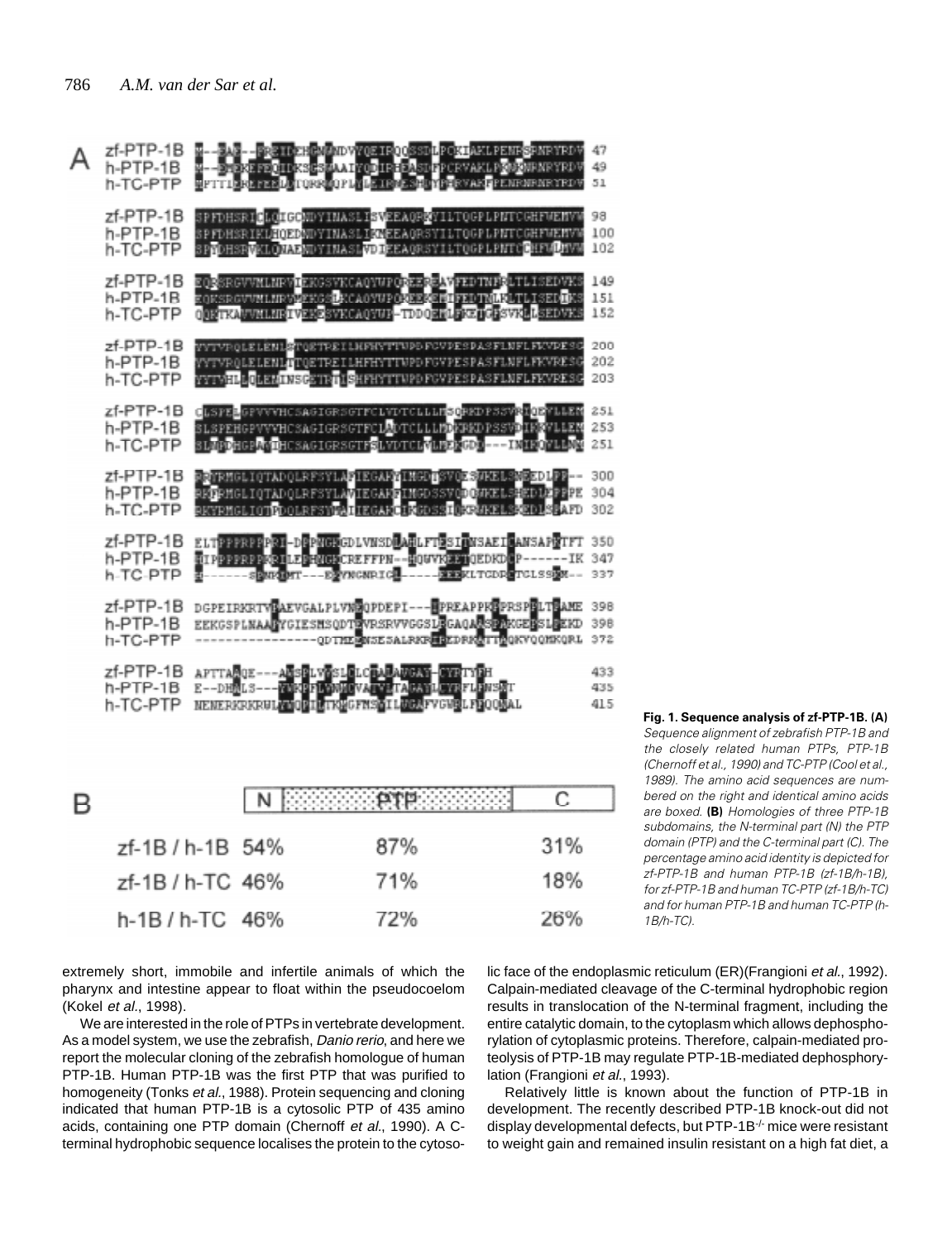

**Fig. 2. PTP activity of zf-PTP-1B in vitro.** Equal amounts of GST-zf-PTP-1B (*o*) and GST-zf-PTP-1B-C213S (•) were subjected to a PTP assay, using p-nitrophenol phosphate as a substrate. Reactions were stopped after the times indicated and the amount of p-nitrophenol product was determined colorimetrically in quadruplicate by measuring the absorption at 405 nm.

phenotype that is reminiscent of type 2 diabetes (Elchebly et al., 1999). Apparently, PTP-1B is not required for early development of the mouse. It is not clear whether PTP-1B is differentially expressed during vertebrate development, but PTP-1B mRNA was detected in the fetal rat brain by RT-PCR (Shock et al., 1995). In the adult, PTP-1B mRNA is widely expressed, in that PTP-1B mRNA was detected in human placenta, adult liver, heart, lung, kidney, epidermis and brain (Chernoff et al., 1990). Functional studies with PTP-1B indicate that micro-injection of human PTP-1B protein in Xenopus oocyte delays oocyte maturation (Tonks et al., 1990). Recently, the insulin receptor (IR) and the epidermal growth factor receptor (EGFR), two receptor PTKs, were identified as specific PTP-1B substrates (Flint et al., 1997; Elchebly et al., 1999).

Here we report the isolation of a cDNA encoding zf-PTP-1B, which was catalytically active and localised to the ER. Zf-PTP-1B was ubiquitously expressed during zebrafish development. Overexpression of zf-PTP-1B led to pleiotropic defects during early embryonic development, which were dependent on zf-PTP-1B activity. Co-injection of catalytically inactive zf-PTP-1B-C213S with zf-PTP-1B rescued the zf-PTP-1B-induced phenotype, suggesting that zf-PTP-1B-C213S acted dominant negatively over wild type zf-PTP-1B. The most prominent features of the zf-PTP-1B-induced phenotype were gastrulation defects and variable defects in somitogenesis, suggesting that zf-PTP-1B-mediated dephosphorylation of key proteins severely affected these developmental events.

# **Results**

## **Cloning of zebrafish PTP-1B**

Two degenerate primers directed at conserved PTP-sequences and oligo-dT primed cDNA from 9.6 hpf zebrafish embryos were used to generate PCR fragments of 370bp that were cloned and sequenced. With this strategy we identified four unique fragments encoding PTPs, which were used to screen a 1-48 hpf zebrafish cDNA library. Seventeen positive clones were obtained, of which clone 1B-2.2 was sequenced to completion. The open reading frame of clone 1B-2.2 encoded a protein of 433 amino acids. Extensive database searches indicated that this protein is most homologous to human PTP-1B. The overall sequence identity is 60% (Fig. 1), and the homology in the PTP domain of these proteins is even 87% (Fig. 1B). For comparison, we have aligned this zebrafish PTP with human PTP-1B and T-cell PTP, two highly homologous human PTPs (Fig. 1A). The sequence identities between these three PTPs illustrate that our zebrafish PTP clone is more homologous to PTP-1B than to T-cell PTP (Fig. 1B). Based on extensive database searches, we conclude that the zebrafish PTP we have cloned encodes the homologue (orthologue) of human PTP-1B and therefore we designated our clone zf-PTP-1B.

### **Zf-PTP-1B is catalytically active**

The PTP activity of zf-PTP-1B was determined in order to establish that zf-PTP-1B is a bona fide PTP. A fragment of wild type zf-PTP-1B, encompassing the entire PTP domain (residues 1- 280), was bacterially expressed as a glutathione S-transferase (GST) fusion protein and purified. GST-zf-PTP-1B had the expected size of 57 kDa as confirmed by SDS-polyacrylamide gel electrophoresis (data not shown). GST-zf-PTP-1B was catalytically active in an *in vitro* PTP assay with p-nitrophenyl phosphate (pNPP) as a substrate (Fig. 2). As a control, we tested zf-PTP-1B with a catalytic site Cys→Ser mutation, GST-zf-PTP-1B-C213S,



**Fig. 3. Clone 1B-2.2 encodes full-length zf-PTP-1B.** Human embryonic kidney 293 cells were transfected with expression vector alone (Mock) or with a CMV-driven expression vector for Myc-tagged zf-PTP-1B (PTP-1B) or mutant zf-PTP-1B with a mutation in the catalytic site cysteine (PTP-1B-C213S). The cells were lysed in Laemmli sample buffer and aliquots were run on a 12.5% SDS-polyacrylamide gel. The gels were blotted onto Immobilon and parallel blots were probed with the anti-Myc tag MAb 9E10, or anti-human PTP-1B (Anti-PTP-1B), as indicated. The blots were developed using enhanced chemiluminescence (ECL). Immunoblots are depicted with the relative molecular mass (M<sub>r</sub>) of marker proteins in kDa on the left. The position of Myc-tagged zf-PTP-1B is indicated with a hatched arrow, and endogenous human PTP-1B with an open arrow.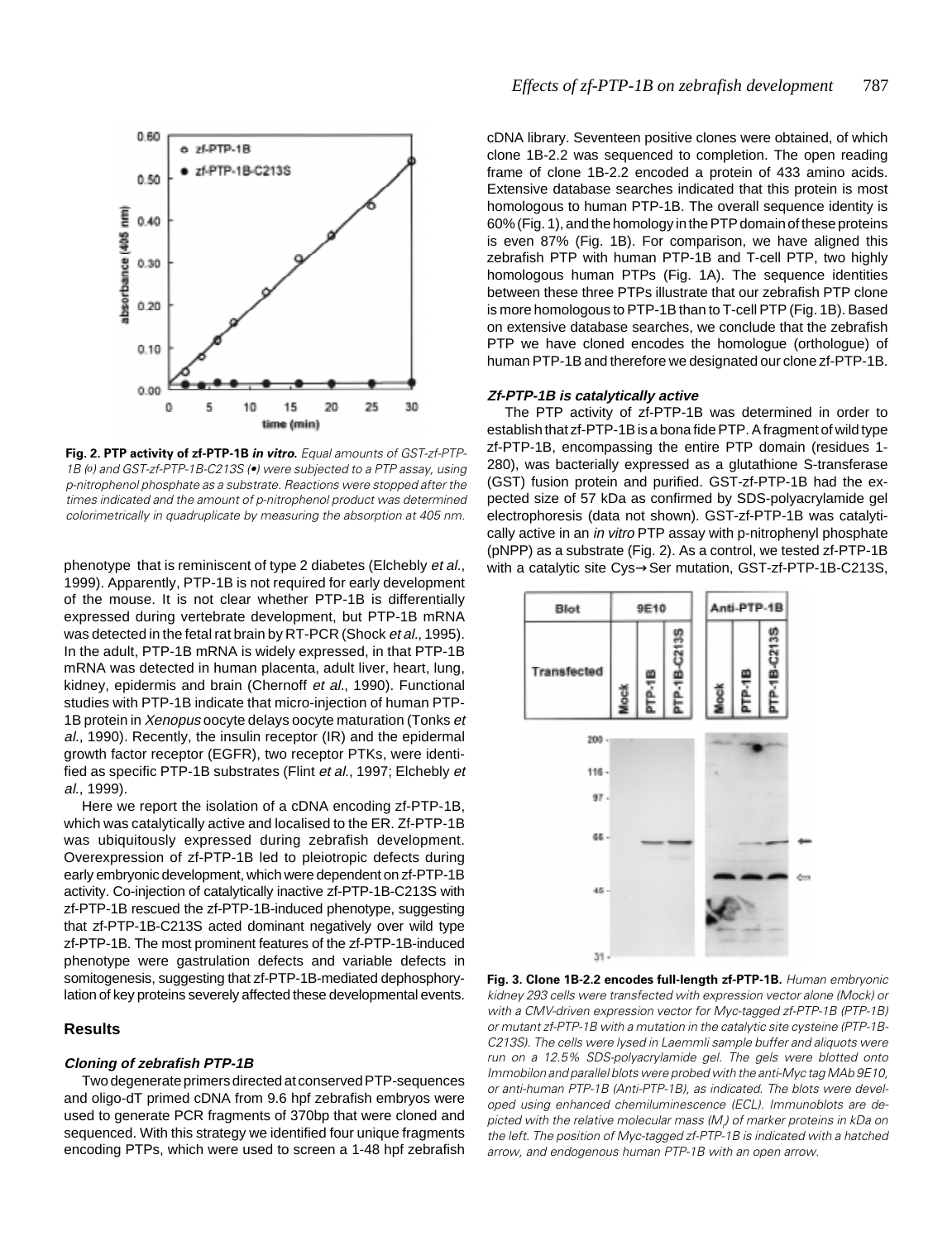

**Fig. 4. ER localisation of zf-PTP-1B.** Cos-7 cells were transfected with Myc-tagged zf-PTP-1B (PTP-1B) or C-terminally truncated zf-PTP-1B (residues 1-316). Indirect immunofluorescence was done using the anti-Myc tag MAb, 9E10. Representative micrographs are depicted. Bar, 20 µm.

for PTP activity in parallel with wild-type GST-zf-PTP-1B, using equal amounts of enzyme. As expected, GST-zf-PTP-1B-C213S did not display any PTP activity, using pNPP as a substrate (Fig. 2). These results demonstrate that wild-type zf-PTP-1B is a bona fide PTP with catalytic activity.

## **ER localisation of zf-PTP-1B**

In order to determine its subcellular localisation, zf-PTP-1B was expressed in eukaryotic cells. First, we analysed expression of transiently transfected zf-PTP-1B by immunoblotting. We generated a mammalian expression vector, driven by the cytomegalovirus promoter, which encoded zf-PTP-1B fused at the N-terminus to a tandem repeat of five Myc-epitope tags (MT-zf-PTP-1B). MT-zf-PTP-1B and a similar construct encoding catalytically inactive MT-zf-PTP-1B-C213S were transfected into human embryonic kidney 293 cells. Immunoblotting of total cell lysates using an anti-Myc MAb (9E10) demonstrated that both wild-type and inactive MT-zf-PTP-1B migrated in SDS-polyacrylamide gels with an apparent  $M_{\sf r}$  of 65 kDa (Fig. 3). Parallel blots were probed with an anti-human PTP-1B antibody. Endogenous human PTP-1B was detected as a 50 kDa protein, while the transfected MT-zf-PTP-1B and MT-zf-PTP-1B-C213S had an apparent  $M_{\sf r}$  of 65 kDa, running at the same position as the proteins detected with 9E10 (Fig. 3).

Human PTP-1B localised to the ER through a hydrophobic region in its C-terminus (Frangioni et al., 1992). To investigate whether zf-PTP-1B also localised to the ER through its hydrophobic C-terminus, we transfected pCMV-MT-zf-PTP-1B and a construct lacking the hydrophobic C-terminus, pCMV-MT-zf-PTP-1B (1-316), into COS-7 cells. Immunoblotting indicated that full length and C-terminally truncated MT-zf-PTP-1B (1-316) were expressed at similar levels (data not shown). Indirect immuno-fluorescence using anti-Myc MAb 9E10 indicated that full-length MT-zf-PTP-1B localised to the ER (Fig. 4). The staining pattern was highly reminiscent of the pattern described for human PTP-1B (Frangioni et al., 1992). By contrast, truncated MT-zf-PTP-1B (1-316) was diffusely dispersed throughout the cytoplasm (Fig. 4). These results indicate that zf-PTP-1B, like human PTP-1B, localised to the ER through the C-terminal hydrophobic region.

## **Constitutive expression of zf-PTP-1B during embryonic development**

We investigated the expression pattern of zf-PTP-1B by wholemount in situ hybridisation and by Northern blotting. Whole-mount

in situ hybridisation indicated that zf-PTP-1B expression was ubiquitous, but low during early zebrafish development. Detectable signals were only obtained after very long staining, and no differential expression was detected (data not shown). Therefore, we used Northern blotting to determine whether zf-PTP-1B expression was regulated in time. Again the signals were relatively weak (Fig. 5), as compared to expression of other genes (data not shown). Zf-PTP-1B expression was detectable in the 128 cell stage (2.2 hpf), i.e. before zygotic transcription is activated, indicating that zf-PTP-1B is maternally expressed. A second band was detected in 2.2 hpf old embryos, which may be due to alternative splicing, or to cross-hybridisation with another gene. This additional band was not detected in older zebrafish embryos. Comparable zf-PTP-1B expression levels were detected as a single band from 6 hpf until 7 dpf (Fig. 5), demonstrating that zf-PTP-1B is not differentially expressed during early zebrafish development. Taken together, the Northern blotting and in situ hybridisation experiments indicate that zf-PTP-1B is expressed ubiquitously at low levels throughout the embryo during embryonic and early larval development.

## **Overexpression of zf-PTP-1B induced pleiotropic phenotypes**

To determine the effects of overexpression of zf-PTP-1B on zebrafish development, we injected in vitro transcribed RNA, encoding MT-zf-PTP-1B or catalytically inactive MT-zf-PTP-1B-C213S into embryos at the 2- to 4-cell stage and followed their subsequent development. Morphological examination of the embryos injected with zf-PTP-1B revealed that defects were detectable in some embryos from 6 hpf onwards. Approximately 10% of the zf-PTP-1B-injected embryos did not complete gastrulation and died. The morphology of the embryos that survived the first 24 h of development was examined and these embryos were subjected to in situ hybridisation analysis. Morphologically, 40% of the embryos displayed pleiotropic, but reproducible phenotypes (Fig. 6; Table 1). These phenotypes varied in severity (Fig. 6D-I), and the most severely affected embryos resembled a clump of cells with some anterior (eyes) and/or posterior (tail) structures still detectable. Mildly affected embryos had apparently split hindbrain regions,





**Fig. 5. Zf-PTP-1B mRNA is constitutively expressed during embryonic development.** RNA was isolated from zebrafish embryos at the indicated times (hours post fertilisation, hpf; 2.2 hpf represents 128 cell stage), and fractionated on a 0.8% formaldehyde-agarose gel (15 µg total RNA per lane), which was stained with ethidium bromide to monitor equal loading (not shown). The RNA was transferred to a nitrocellulose blot, and hybridised to a zf-PTP-1B specific probe. Radioactivity on the blot was visualised using a Phosphor Imager.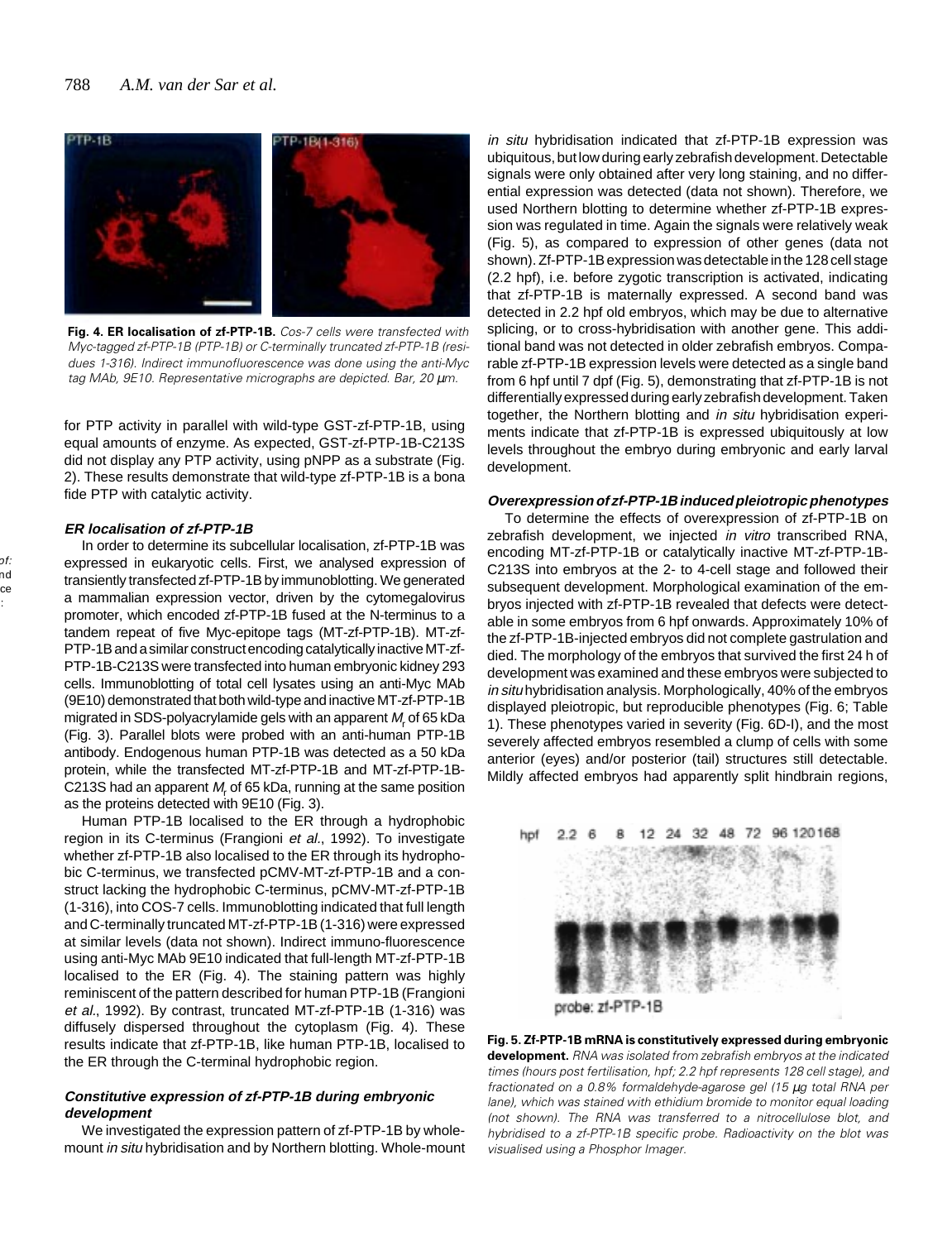**Fig. 6. Zf-PTP-1B overexpression induced pleiotropic, but reproducible phenotypes in zebrafish embryos.** Phenotypes were scored at 24 hpf after injection of RNA, encoding Myc-tagged zf-PTP-1B or non-functional zf-PTP-1B-C213S, in one of the blastomeres of 2- to 4-cell stage embryos. Lateral views **(A,B,D,E,G,H,J,K)** and dorsal views **(C,F,I,L)** of representative, live embryos are depicted. **(A-C)** Non-injected wild type (HLWt) embryos. **(D-I)** Embryos injected with 250 pg zf-PTP-1B mRNA, which induced a mild phenotype **(D-F)** or a more severe phenotype **(G-I)**. **(J-L)** Embryos injected with 250 pg of zf-PTP-1B-C213S.



sometimes extending into the spinal cord, together with lack of eyes, cyclopic eyes, fused or normal eyes, U-shaped somites and shortened, posteriorly truncated anterior to posterior (AP) axes (Fig. 6G-I). The embryos displaying split hindbrains had a single notochord, which was located asymmetrically to one side of the embryo. Furthermore, milder phenotypes were observed displaying a downwardly kinked tail (Fig. 6D,E) and some malformed or fused somites (Fig. 6E,F). Control embryos injected with Green Fluorescent Protein (GFP) RNA developed normally with a small percentage of defects, which are not related to the zf-PTP-1B induced phenotype (Table 1).

In order to establish whether PTP activity was required for the zf-PTP-1B-induced phenotype, embryos were injected with RNA encoding catalytically inactive zf-PTP-1B-C213S. Morphological examination of these embryos demonstrated that they did not display significant developmental defects (Fig. 6J-L, Table 1). These results demonstrate that PTP activity is essential for the observed defects in zf-PTP-1B injected embryos.

All zf-PTP-1B injected embryos that were scored as phenotypically abnormal displayed abnormal somitogenesis. To visualise these somite abnormalities in more detail, whole-mount in situ hybridisation was performed on 24 hpf embryos, using a myoDspecific probe (Weinberg et al., 1996). In control embryos, the myoD marker showed the typical segmented pattern of staining of the chevron-shaped somites (Fig. 7A,B)(Weinberg et al., 1996). MyoD-staining of some embryos injected with zf-PTP-1B revealed somites that are irregular, smaller than usual and fused (Fig. 7D,E). Other zf-PTP-1B injected embryos had U-shaped instead of chevron-shaped somites (Fig. 7G), and even somites that were missing altogether on one side (Fig. 7H). These myoD in situ hybridisations illustrate that injection of zf-PTP-1B caused various abnormalities in somite formation. In contrast, zf-PTP-1B-C213S injected embryos did not display defects in somitogenesis, as judged by the myoD-marker (data not shown), again demonstrating that catalytic activity is essential for the observed phenotype.

Midline signalling from the notochord plays a crucial role in somitogenesis (van Eeden et al., 1996). One of the key players in signalling from the midline is Sonic hedgehog (Shh), which is expressed in the notochord and the floor plate (Krauss et al., 1993;

Müller *et al.*, 1999), and which patterns the neighbouring tissues, such as the somites (Schauerte et al., 1998). Since zf-PTP-1B induced defects in somite formation, we investigated shh expression in 16 hpf old embryos. Shh expression in the posterior notochord and floor plate was not affected by zf-PTP-1B injection (Fig. 7C,F,I), albeit development of some embryos was retarded, and therefore shh was mainly detected in the notochord of these embryos (cf. Fig. 7F). Shh expression in zf-PTP-1B-injected embryos, together with the general presence of the notochord in all categories of phenotypes, suggests that midline signalling is not affected severely in these embryos. These results suggest that it is unlikely that the zf-PTP-1B-induced defects are a direct consequence of abnormal signalling from the axial mesoderm. The observed phenotypes are dependent on zf-PTP-1B catalytic activity, since catalytically inactive zf-PTP-1B-C213S did not interfere with normal development.

# **Rescue of zf-PTP-1B induced defects by mutant zf-PTP-1B-C213S**

Catalytically inactive PTP mutants (catalytic site Cys→Ser/ Ala) may have dominant negative activity by binding to their substrates, thereby protecting them from dephosphorylation (Bliska et al., 1992). For instance, Shp-2 with a catalytic site Cys→Ser

## TABLE 1

## **ZF-PTP-1B, BUT NOT ZF-PTP-1B-C213S, INDUCED A PLEIOTROPIC PHENOTYPE IN ZEBRAFISH EMBRYOS**

| RNA injected     | Number of<br>experiments | Number<br>of embryos | % Normal | % Developmental<br>defects | %Dead |
|------------------|--------------------------|----------------------|----------|----------------------------|-------|
| PTP-1B           |                          | 301                  | 48       | 42                         | 10    |
| PTP-1B-<br>C213S | 4                        | 141                  | 86       | 10                         | 4     |
| <b>GFP</b>       |                          | 57                   | 88       | 12                         | 0     |

Embryos were injected with 250 pg RNA in one of the blastomeres at the 2- to 4-cell stage and scored for phenotypes at 24 hpf. The phenotypes of the zf-PTP-1B-injected embryos varied in severity but all showed abnormal somitogenesis. The developmental defects that were observed in the zf-PTP-1B-C213S- and GFP-injected embryos were non-specific and unrelated to the zf-PTP-1B induced phenotype.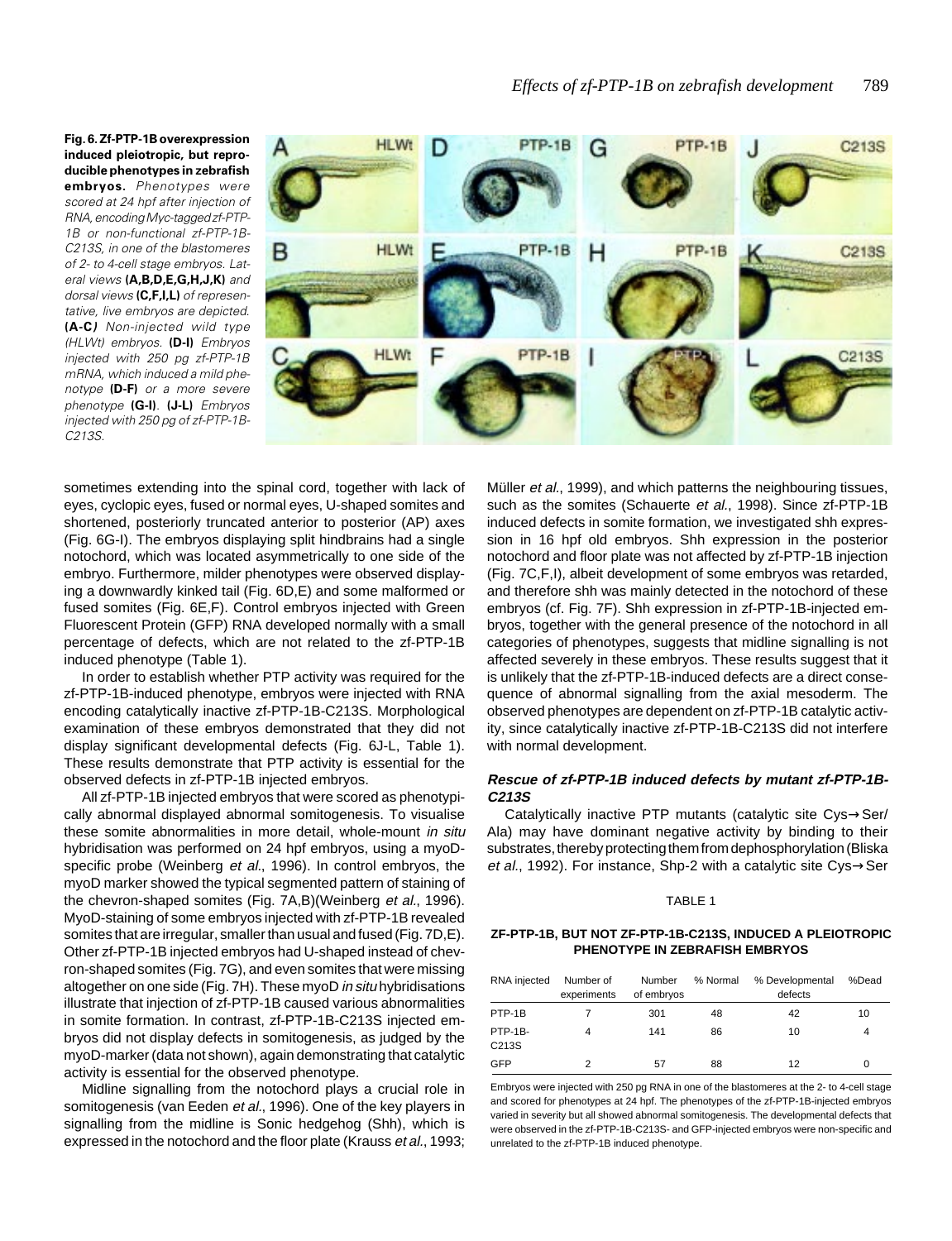

**Fig. 7. Zf-PTP-1B overexpression induced abnormal somitogenesis.** Whole-mount in situ hybridisation, using a myoD probe that specifically stains somites and adaxial mesoderm, was done on 24 hpf zebrafish embryos. Lateral views **(A,D,G)** and dorsal views **(B,E,H)** are depicted (anterior to the left) of a control zebrafish embryo (HLWt) **(A,B)**, and of two representative embryos that were injected at the 2- to 4-cell stage with 250 pg RNA encoding Myc-tagged zf-PTP-1B (PTP-1B) **(D,E,G,H)**. In addition, a shh probe was used to label a 16 hpf control embryo **(C)** or zf-PTP-1B-injected **(F,I)** embryos. Dorsal views (anterior to the left) are depicted of the shh-stained embryos.

mutation has a dominant negative effect on interferon  $\alpha/\beta$ -induced gene expression (David et al., 1996). In contrast, it has been demonstrated that the dual specificity phosphatase, MKP-1, with a catalytic site Cys→Ser mutation has similar effects as wild type MKP-1 presumably due to sequestering and inactivation of its substrate, MAP kinase (Sun et al., 1993). We investigated the dominant negative potential of zf-PTP-1B-C213S on the wild type zf-PTP-1B-induced phenotype during zebrafish embryonic development. To this end, we co-injected embryos with zf-PTP-1B RNA and zf-PTP-1B-C213S RNA in a 1:1 ratio. At 24 hpf 94% of the injected embryos had developed completely normally (Figs. 8,9). Reduction of the amount of co-injected zf-PTP-1B-C213S led to an increase in the number of abnormal embryos scored at 24 hpf (Fig. 9). As a control, we co-injected GFP with zf-PTP-1B. At 24 hpf, a similar percentage (40%) of the embryos displayed the same pleiotropic phenotypes as found with zf-PTP-1B alone (Table 1; Fig. 9). These results demonstrate that zf-PTP-1B-C213S specifically rescued the zf-PTP-1B-induced phenotype and therefore acted in a dominant negative fashion over overexpressed zf-PTP-1B.

# **Discussion**

Here we report the molecular cloning of the first PTP from zebrafish, zf-PTP-1B. Zf-PTP-1B is ubiquitously expressed at low levels during development. Functional experiments demonstrated that overexpression of zf-PTP-1B in zebrafish embryos induced defects in gastrulation and somitogenesis, indicating that proper tyrosine phosphorylation of key proteins is essential for these developmental processes.

Four types of evidence indicate that the zebrafish PTP we describe here is the homologue of human PTP-1B. Firstly, extensive database searches indicate that zf-PTP-1B is most homolo-

gous to human PTP-1B, illustrated by the fact that zf-PTP-1B is more homologous to human PTP-1B than to human PTP-1B's closest relative, human TC-PTP (Fig.1). Secondly, zf-PTP-1B was catalytically active in an in vitro PTP assay, using pNPP as a substrate (Fig. 2). Thirdly, zf-PTP-1B was recognised by an antihuman PTP-1B antibody on immunoblots (Fig. 3). Finally, zf-PTP-1B localised to the ER, like human PTP-1B, which was dependent on the C-terminal hydrophobic region (Fig. 4). Therefore, we conclude that the PTP we have identified is the zebrafish homologue of human PTP-1B.

Little is known about PTP-1B expression during development. In the adult, human PTP-1B is widely expressed in all tissues that were tested (Chernoff et al., 1990). Rat PTP-1B is expressed in the fetal brain (Shock et al., 1995), but no expression patterns nor changes in expression of PTP-1B during embryonic development have been reported. Here we demonstrate that zf-PTP-1B is maternally expressed, and that zf-PTP-1B is ubiquitously expressed at low levels during development, which is consistent with ubiquitous expression of PTP-1B in the adult.

Overexpression of zf-PTP-1B during early development by microinjection of zf-PTP-1B RNA induced pleiotropic phenotypes, as evaluated at 24 hpf. The phenotypes varied from gastrulation defects to relatively subtle defects in somite induction and patterning. In contrast, injection of catalytically inactive zf-PTP-1B-C213S resulted in embryos that developed normally, as judged by morphology and by expression of the somite-specific marker myoD, demonstrating that the effects on embryonic development of wild type zf-PTP-1B overexpression are dependent on the PTP activity of zf-PTP-1B.

Microinjection of zf-PTP-1B did not induce a phenotype in all injected embryos and the severity of the phenotype varied from embryo to embryo. We have monitored the presence of MT-zf-PTP-1B and MT-zf-PTP-1B-C213S protein by whole-mount immu-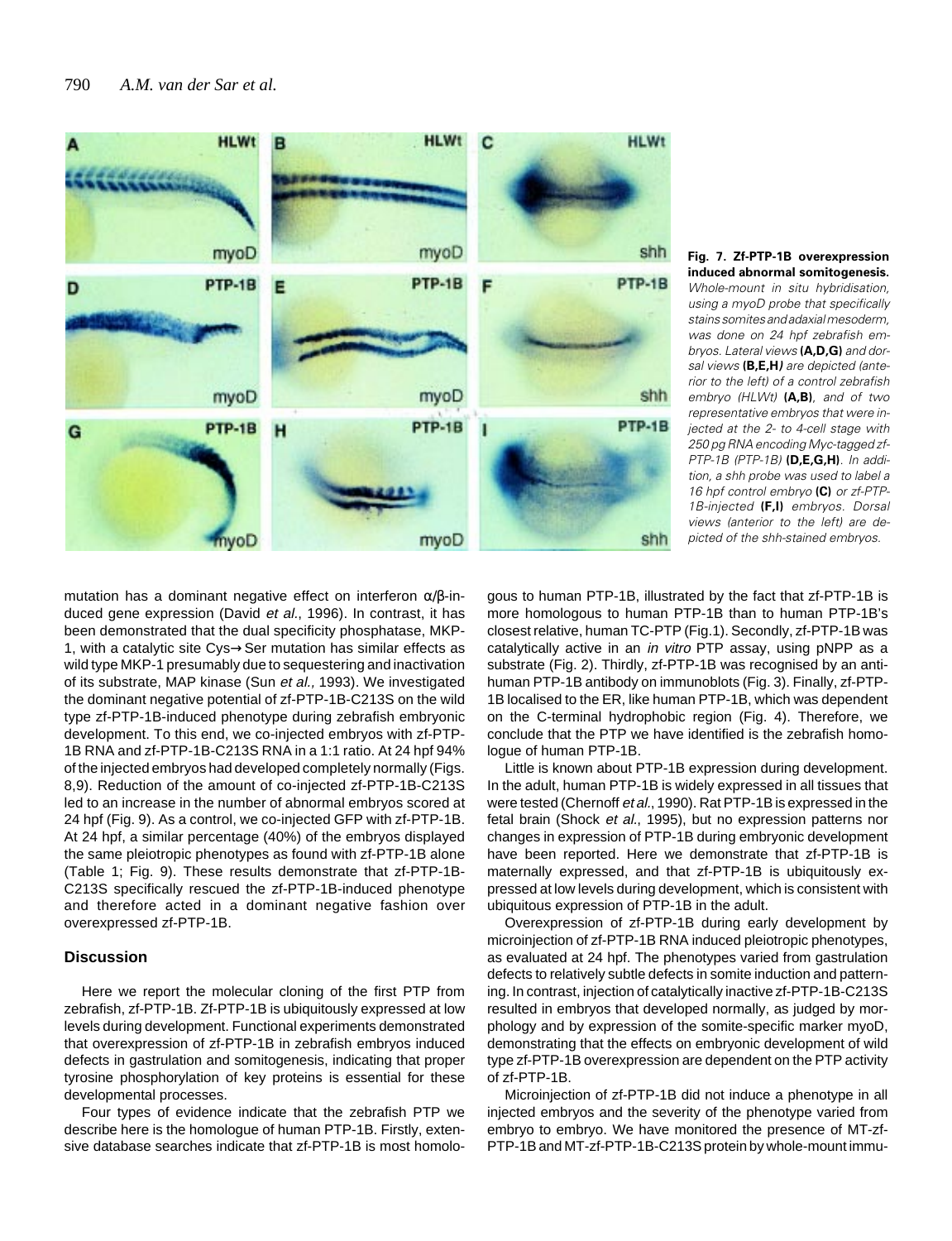

**Fig. 8. Rescue of the zf-PTP-1B-induced phenotype by co-injection of zf-PTP-1B-C213S.** Zebrafish embryos were (co-)injected at the 2- to 4-cell stage and lateral views of representative live embryos, photographed at 24 hpf, are depicted. The embryos were injected with 250 pg RNA encoding GFP as a control **(A)**, with 125 pg GFP RNA and 125 pg zf-PTP-1B RNA **(B)**, with 125 pg GFP RNA and 125 pg zf-PTP-1B-C213S RNA **(C)** or with 125 pg zf-PTP-1B RNA and 125 pg zf-PTP-1B-C213S RNA **(D)**.

nohistochemistry at 24 hpf using the anti-Myc tag MAb 9E10. Approximately 90% of the injected embryos expressed MT-zf-PTP-1B or MT-zf-PTP-1B-C213S. However, the localisation and extent of expression varied from embryo to embryo (data not shown). Embryos injected with GFP RNA showed comparable results with regard to localisation and extent of expression, in that in general 90% of the embryos expressed GFP in 25-50% of the cells (data not shown). Therefore, the fact that not all of the injected embryos displayed a phenotype is likely due to differences in levels or localisation of overexpressed zf-PTP-1B. Furthermore, the severity of the phenotype is conceivably also linked to localisation and level of overexpressed zf-PTP-1B.

Zf-PTP-1B with a catalytic site Cys→Ser mutation displayed dominant negative activity upon co-injection with wild type zf-PTP-1B. Co-injection of increasing amounts of zf-PTP-1B-C213S progressively reduced the percentage of embryos with a phenotype, and co-injection in a 1:1 ratio almost completely rescued the zf-PTP-1B-induced phenotype. Dominant negative activity of PTPs with mutations in the catalytic site is not unprecedented, since both deletion of the critical catalytic core, as well as mutation of the catalytic site cysteine in Shp-2 led to dominant negative effects (Tang et al., 1995; David et al., 1996). The fact that dominant negative zf-PTP-1B-C213S did not induce a phenotype by itself suggests that zf-PTP-1B is dispensable for early zebrafish development, which is consistent with the lack of developmental defects in PTP-1B<sup>-/-</sup> mice (Elchebly et al., 1999).

It is noteworthy that only a few reports describe overexpression of PTPs in vertebrates. Microinjection of PTP-1B RNA in vertebrate embryos has not been reported before, but microinjection of PTP-1B protein into Xenopus oocytes delayed insulin-induced maturation, while no effects on development were reported (Tonks et al., 1990). Tang et al. (1995) described overexpression of Shp-2 in Xenopus embryos, which did not affect development significantly. In contrast, overexpression of catalytically inactive, dominant negative Shp-2 induced defects in mesoderm development (Tang et al., 1995). Targeting of Shp-2 exon 3 in mice was aimed at deletion of Shp-2, but instead led to expression of a truncated form of Shp-2, which lacked part of its C-terminal SH2 domain (Saxton

et al., 1997). The PTP domain was still intact and Shp-2∆exon-3 displayed PTP activity. Homozygous Shp-2<sup>exon3-/-</sup> mice failed to gastrulate properly and died around mid-gestation. Since Shp-2∆exon-3 still was expressed in Shp-2<sup>exon3-/-</sup> mice, it might be involved in the phenotype. However, it is unlikely that Shp-2∆exon-3 by itself induced a phenotype, since heterozygous Shp-2exon3+/ mice were normal (Saxton et al., 1997). It remains to be determined whether overexpression of other PTPs will induce similar phenotypes in zebrafish embryos as zf-PTP-1B. Interestingly, overexpression of the membrane proximal PTP domain of Receptor Protein-Tyrosine Phosphatase  $\alpha$  (RPTP $\alpha$ ), which contains the majority of the catalytic activity of  $RPTP\alpha$ , induced similar phenotypes as zf-PTP-1B in zebrafish embryos (A.M. van der Sar and J. den Hertog, unpublished observation), suggesting that elevation of PTP activity is sufficient to induce developmental defects.

The developmental mechanism by which overexpressed zf-PTP-1B affects zebrafish embryogenesis remains to be determined. In the most severe cases, the zf-PTP-1B-injected embryos did not complete gastrulation, and died within 24 h. Most of the embryos that survived the first 24 h displayed defects in somitogenesis. Some zf-PTP-1B-injected embryos lacked properly segmented paraxial mesoderm (Fig. 7D). In other embryos, myoD-staining was absent unilaterally (Fig. 7H), suggesting that the paraxial mesoderm was missing, while adaxial myoD labelling was still present. The variability in the severity of the phenotypes may be due to the level and localisation of overexpressed zf-PTP-1B within the embryos (see above). Midline signalling from the notochord plays an important role in patterning of the somites (van



**Fig. 9. Dose-dependent rescue of the zf-PTP-1B-induced phenotype by zf-PTP-1B-C213S.** Zebrafish embryos were co-injected at the 2- to 4-cell stage with 125 pg zf-PTP-1B RNA together with 125 pg GFP RNA as a control (1B+GFP), or with decreasing amounts of zf-PTP-1B-C213S RNA (1B+C-S). The relative amount of co-injected zf-PTP-1B-C213S RNA is indicated as the ratio of wild-type and mutant PTP-1B RNA, in that 125 pg is a 1:1 ratio, 62 pg a 1:0.5 ratio and 31 pg a 1:0.25 ratio. The total amount of injected RNA was adjusted to 250 pg in the latter two cases with GFP RNA. The embryos were scored for phenotypes at 24 hpf. Although the severity of the phenotypes varied, all embryos that were scored positive for a phenotype displayed defects in somitogenesis. The percentage of embryos with a phenotype is depicted (hatched bars) as well as the percentage dead embryos (black bars). The percentages were calculated from four independent experiments (1B+GFP and 1B+C-S, 1:1 ratio, with 196 and 264 embryos, respectively). The percentages of the 1B+C-S coinjections, 1:0.5 and 1:0.25 ratio, were calculated from two independent experiments with 72 and 58 embryos, respectively.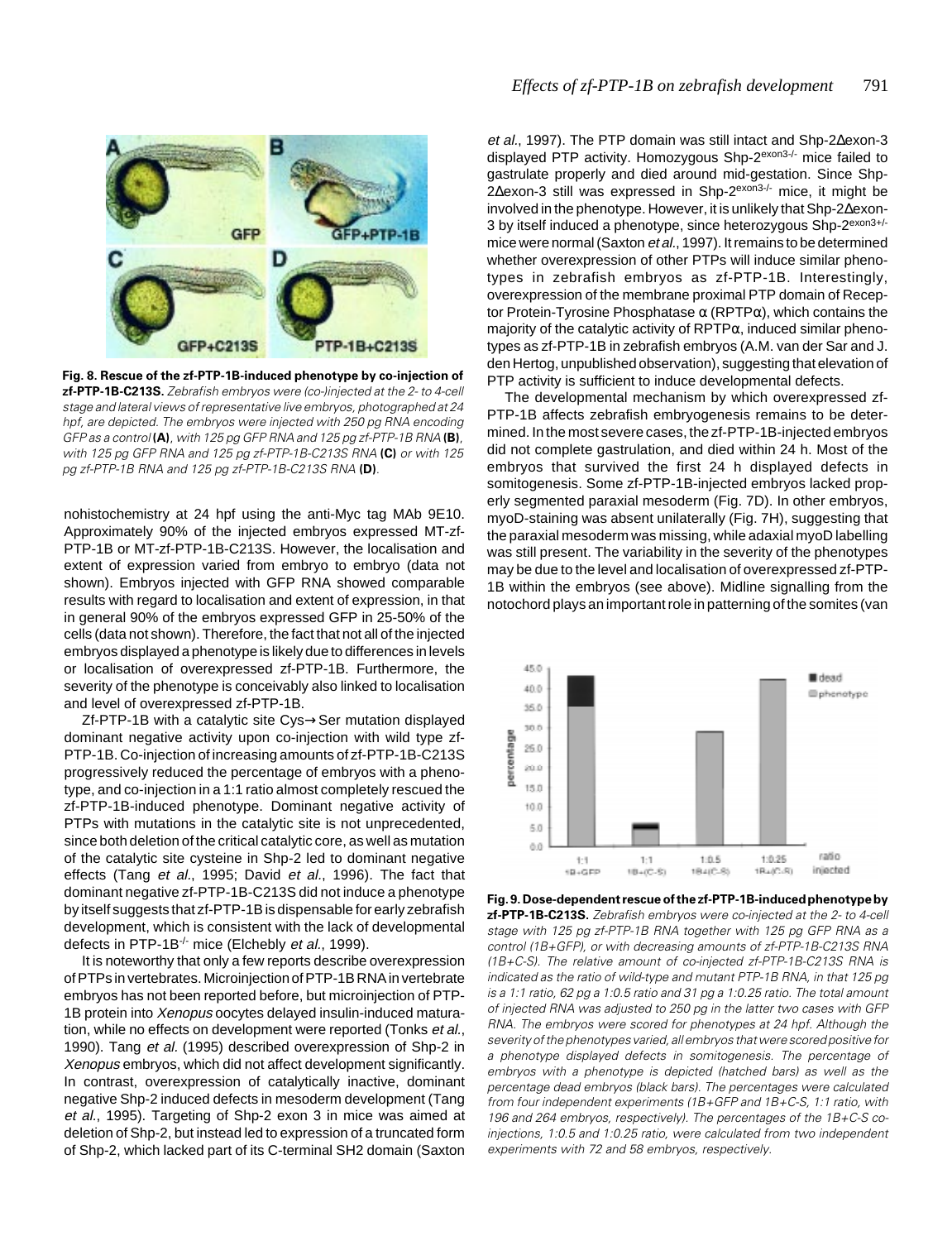Eeden et al., 1996; Schauerte et al., 1998). It is noteworthy that shh expression, a marker for axial mesoderm, was not affected in zf-PTP-1B-injected embryos (Fig. 7C,F,I), suggesting that deficiencies in somitogenesis are not a consequence of an aberrant midline signal in zf-PTP-1B-injected embryos. Moreover, wholemount in situ hybridisation of zf-PTP-1B-injected tailbud stage embryos using an axial riboprobe displayed a normal axial expression domain in the axial mesoderm (data not shown). Zf-PTP-1B may somehow interfere with receipt or transduction of the midline signal by the paraxial mesoderm. It is tempting to speculate that (receptor) PTKs are involved and that zf-PTP-1B mediated dephosphorylation interferes with PTK-mediated signalling.

The zf-PTP-1B-induced phenotype is dependent on PTP activity, indicating that zf-PTP-1B-mediated dephosphorylation of substrates is involved. Several substrates of mammalian PTP-1B have been identified, including the IR and the EGFR, two RPTKs (Flint et al., 1997; Elchebly et al., 1999). Whether the zebrafish homologues of the human IR and EGFR are substrates of zf-PTP-1B remains to be determined. However, it is unlikely that the zf-PTP-1Binduced phenotype is due to specific dephosphorylation of the EGFR, since the EGFR is involved in epithelial proliferation and differentiation in mammals (Miettinen et al., 1995; Sibilia and Wagner, 1995; Threadgill et al., 1995), which is not consistent with the zf-PTP-1B-induced phenotype. However, dephosphorylation of other substrates may be involved in the zf-PTP-1Binduced phenotype. Several unidentified potential substrates bound to human PTP-1B in substrate trapping procedures, and the oncoprotein p210<sup>bcr-abl</sup> was recently identified as a PTP-1B substrate as well (Flint et al., 1997; Lamontagne et al., 1998). It will be interesting to see whether these substrates are involved in somitogenesis in vivo.

In conclusion, here we describe the molecular cloning of the first zebrafish PTP, zf-PTP-1B. Overexpression of zf-PTP-1B led to pleiotropic phenotypes, with the most prominent defects in gastrulation and somite formation, which may be caused by dephosphorylation of key substrates in early stages of development. Apparently, proper tyrosine phosphorylation of key proteins is essential for early development.

# **Materials and Methods**

## **Fish and embryos**

Zebrafish were kept at 27.5°C. Embryos were obtained by natural matings and cultured routinely in embryo medium at 28.5°C. Staging of the embryos was done according to The Zebrafish Book (Westerfield, 1993).

## **Cloning of zebrafish PTP-1B**

Fragments of cDNAs, encoding PTPs, were obtained by PCR using cDNA prepared from 9.6 h post fertilisation (hpf) zebrafish embryos. The two degenerate oligonucleotides directed against conserved PTP sequences that were used are:

# S1 5' GCGGAATTCTT(T/C)TGGI(A/T/G)IATG(G/A)TNTGG 3'

AS1 5' CGCGGATCCCCNGCI(G/C)(A/T)(A/G)CA(A/G)TGIAC 3' The PCR fragments were cloned and sequenced and four fragments encoding zf-PTPs were selected, labelled to high specific activity with  $\alpha$ -[<sup>32</sup>P]-dCTP using a multiprime labelling kit (Amersham) and used as probes to screen 1x106 phages of a λZAP library prepared from 1-48 hpf zebrafish embryos (kind gift of M. Petkovich). Hybridisations, selection of positive clones and plasmid excision was done according to standard protocols. After characterisation of the positive clones by partial sequence analysis, the 1B-2.2 clone was subcloned and sequenced. Nucleic acid sequencing was performed on an Applied Biosystems automated sequencer with chemicals supplied by the manufacturer. Blast searches were done to compare cloned sequences with sequences in databases, and DNASTAR software was used to generate alignments.

## **Plasmids and site-directed mutagenesis**

For site directed mutagenesis and construction of plasmids the following oligonucleotides were used:

|        | 1B-C213S 5' GTGGTCCACAGCAGCGCTGGC 3' |
|--------|--------------------------------------|
| 1B-1   | 5' GCGCCATGGAAGCCGAGTTTCGG 3'        |
| 1B-280 | 5' CGCCTCGAGTCACATGATGTAGTTGGC 3'    |
| 1B-316 | 5' CGCCTCGAGTCAGTTAGGAGGGTCTAT 3'    |

Site directed mutagenesis was done on the complete zf-PTP-1B cDNA in pBluescript SK- (Stratagene) with the oligonucleotide 1B-C213S. The mutation was verified by sequencing. Deletion mutants were generated by PCR, using 1B-1, 1B-280, 1B-316 and T7. The PCR fragments were digested with NcoI and XhoI (deletion mutants) or NcoI and XbaI (full length) and inserted into NcoI/XhoI or NcoI/XbaI digested pGEX-KG (Guan and Dixon, 1991b) for prokaryotic expression or into NcoI/XhoI or NcoI/XbaI digested pCS2+MT (Rupp et al., 1994) for in vitro transcription or transfection into eukaryotic cells.

## **GST-fusion proteins and PTP assay**

Bacterial cultures were grown overnight and GST-fusion proteins were purified with glutathione-agarose beads (Sigma) exactly as described (Guan and Dixon, 1991b). The catalytic activity was determined by adding aliquots of the purified GST-fusion proteins to 200 µl PTP buffer (20 mM MES pH 6.0 , 1 mM DTT, 1 mM EDTA, 150 mM NaCl and 10 mM pNPP). After incubation at 30 $\degree$ C, 1 ml 1 N NaOH was added to stop the reaction and the amount of product p-nitrophenol was determined in quadruplicate by measuring the absorbance at 405 nm (Buist et al., 1999).

#### **Cells, transfections, immunoblotting and immunofluorescence**

Two hundred and ninety three human embryonic kidney cells and COS-7 cells were cultured in Dulbecco's Modified Eagle's Medium (DMEM) supplemented with 7.5% bovine calf serum. Transient transfections were done exactly as described (den Hertog et al., 1993). After transfection, the cells were lysed and aliquots were loaded on an SDSpolyacrylamide gel. The material was transferred to Immobilon (Millipore) by semi-dry blotting, and the blots were incubated overnight at 4°C in blocking buffer (50 mM Tris pH 8.0, 150 mM NaCl, 0.05% Tween-20, 5% non-fat milk), and subsequently in blocking buffer containing rabbit polyclonal anti-human PTP-1B antibody (kind gift of Ben Neel) or mouse anti-Myc tag antibody (9E10, Santa Cruz) for 1.5 h at 25°C. Following extensive washing, incubation for 1 h at  $25^{\circ}$ C with the appropriate horseradish peroxidase (HRP)-conjugated secondary antibody and extensive washing, the blots were developed by enhanced chemiluminescence (ECL).

Transiently transfected COS-7 cells were fixed in 2% paraformaldehyde and permeabilized with 0.1% Triton X-100. After blocking with 0.5% BSA, the cells were incubated with anti-Myc tag MAb (9E10) in 0.5% BSA. Following extensive washing the cells were incubated with TRITCconjugated secondary anti-mouse antibody.

#### **Northern blotting and whole-mount in situ hybridisation**

Northern blotting was done according to standard protocols, using 15 µg total RNA per lane, formaldehyde-containing 0.8% agarose gels, and a multiprime (Amersham) labelled zf-PTP-1B-specific probe. For in situ hybridisation, we used probes specific for myoD (Weinberg et al.,1996) and shh (Krauss et al., 1993) and a fragment containing part of the coding region (residues 1-320) of zf-PTP-1B. Digoxigenin-labelled sense and antisense probes were prepared by in vitro transcription, using appropriate polymerases and a nucleotide mix (Boehringer Mannheim). Embryos were dechorionated mechanically and fixed overnight at 4°C in 4% paraformaldehyde in PBS. Whole-mount in situ hybridisation was done essentially as described (Thisse et al., 1993).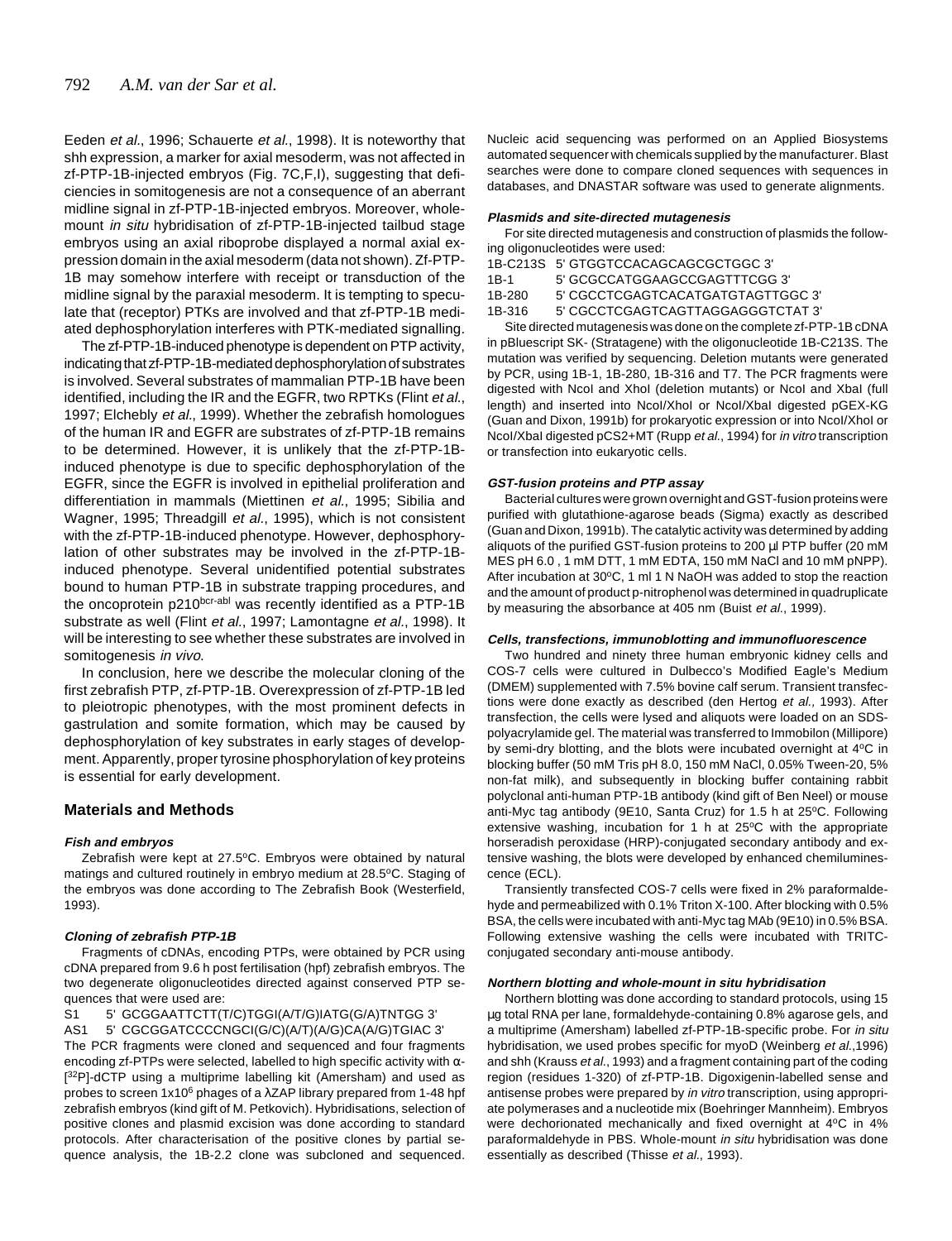### **Microinjections**

Microinjection needles were pulled on a Sytter pipette puller model P-80/PC using 1 mm borosilicate glass capillaries (Clark Electromedical Instruments) and broken under a microscope to obtain approximately 5 µm tips. RNA was synthesised in vitro, using pCS2+MT-zf-PTP-1B (or -zf-PTP-1B-C213S) as template. The indicated quantities of RNA (routinely 250 pg) in nuclease free  $H_2O$  were injected in a volume of 1 nl into the blastomeres of 2- to 4-cell stage embryos, using a Narishige nitrogen-pressure injection apparatus and micromanipulator.

Note added in proof: The EMBL database accession number of zf-PTP-1B is Y14427.

### Acknowledgements

The authors would like to thank Jay White and Martin Petkovitch for the zebrafish cDNA library, Ben Neel for anti-human PTP-1B antibody, Eric Weinberg for the myoD probe, and Jos Joore for 9.6 hpf zebrafish embryo cDNA. In addition, we would like to thank Arjan Buist, Christophe Blanchetot and Mark Verheijen for discussions, and Sandra van de Water and Ans Timmermans for technical assistance.

## **References**

- ARRANDALE, J.M., GORE-WILLSE, A., ROCKS, S., REN, J.M., ZHU, J., DAVIS, A., LIVINGSTON, J.N. and RABIN, D.U. (1996). Insulin signaling in mice expressing reduced levels of Syp. J. Biol. Chem. 271: 21353-21358.
- BLISKA, J.B., CLEMENS, J.C., DIXON, J.E. and FALKOW, S. (1992). The Yersinia tyrosine phosphatase: specificity of a bacterial virulence determinant for phosphoproteins in the J774A.1 macrophage. J. Exp. Med. 176: 1625-1630.
- BUIST, A., ZHANG, Y.-L., KENG, Y.-F., WU, L., ZHANG, Z.-Y. and DEN HERTOG, J. (1999). Restoration of potent protein-tyrosine phosphatase activity in the membrane distal domain of Receptor Protein-Tyrosine Phosphatase alpha. Biochemistry 38: 914-922.
- CHERNOFF, J., SCHIEVELLA, A.R., JOST, C.A., ERIKSON, R.L. and NEEL, B.G. (1990). Cloning of a cDNA for a major human protein-tyrosine-phosphatase. Proc. Natl. Acad. Sci. USA 87: 2735-2739.
- COOL, D.E., TONKS, N.K., CHARBONNEAU, H., WALSH, K.A., FISCHER, E.H. and KREBS, E.G. (1989). cDNA isolated from a human T-cell library encodes a member of the protein-tyrosine-phosphatase family. Proc. Natl. Acad. Sci. USA 86: 5257-5261.
- DAVID, M., ZHOU, G.C., PINE, R., DIXON, J.E. and LARNER, A.C. (1996). The SH2 domain-containing tyrosine phosphatase PTP1D is required for interferon α/βinduced gene expression. J. Biol. Chem. 271: 15862-15865.
- DEN HERTOG, J. (1999). Protein-tyrosine phosphatases in development. Mech. Dev.  $58.3 - 14$
- DEN HERTOG, J., PALS, C.E.G.M., PEPPELENBOSCH, M.P., TERTOOLEN, L.G.J., DE LAAT, S.W. and KRUIJER, W. (1993). Receptor protein-tyrosine phophatase  $\alpha$  activates pp60<sup>c-src</sup> and is involved in neuronal differentiation. EMBO J. 12:3789-3798.
- DENU, J.M., STUCKLEY, J.A., SAPER, M.A. and DIXON, J.E. (1996). Form and function in protein dephosphorylation. Cell 87: 361-364.
- DESAI, C.J., GINDHART, J.G., GOLDSTEIN, L.S.B. and ZINN, K. (1996). Receptor tyrosine phosphatases are required for motor axon guidance in the Drosophila embryo. Cell 84: 599-609.
- DESAI, C.J., KRUEGER, N.X., SAITO, H. and ZINN, K. (1997). Competition and cooperation among receptor tyrosine phosphatases control motorneuron growth cone guidance in Drosphila. Development 124: 1941-1952.
- ELCHEBLY, M., PAYETTE, P., MICHALISZYN, E., CROMLISH, W., COLLINS, S., LOY, A.L., NORMANDIN, D., CHENG, A., HIMMS-HAGEN, J., CHAN, C.C., RAMACHANDRAN, C., GRESSER, M.J., TREMBLAY, M.L. and KENNEDY, B.P. (1999). Increased insulin sensitivity and obesity in mice lacking the protein tyrosine phosphatase-1B gene. Science 283: 1544-1548.
- FISCHER, E.H., CHARBONNEAU, H. and TONKS, N.K. (1991). Protein tyrosine phosphatases – a diverse family of intracellular and transmembrane enzymes. Science 253: 401-406.
- FLINT, A.J., TIGANIS, T., BARFORD, D. and TONKS, N.K. (1997). Development of

"substrate-trapping" mutants to identify physiological substrates of protein tyrosine phosphatases. Proc. Natl. Acad. Sci. USA 94: 1680-1685.

- FRANGIONI, J.V., BEAHM, P.H., SHIFRIN, V., JOST, C.A. and NEEL, B.G. (1992). The nontransmembrane tyrosine phosphatase PTP-1B localizes to the endoplasmic reticulum via its 35 amino acid C-terminal sequence. Cell 68: 545-560.
- FRANGIONI, J.V., ODA, A., SMITH, M., SALZMAN, E.W. and NEEL, B.G. (1993). Calpain-catalyzed cleavage and subcellular relocation of protein phosphotyrosine phosphatase 1B (PTP-1B) in human platelets. EMBO J. 12: 4843-4856.
- GUAN, K.L. and DIXON, J.E. (1991a). Evidence for protein-tyrosine-phosphatase catalysis proceeding via a cysteine-phosphate intermediate. J. Biol. Chem. 266: 17026-17030.
- GUAN, K.L. and DIXON, J.E. (1991b). Eukaryotic proteins expressed in Escherichia coli: an improved thrombin cleavage and purification procedure of fusion proteins with glutathione S-transferase. Anal. Biochem. 192: 262-267.
- KOKEL, M., BORLAND, C.M., DELONG, L., HORVITZ, H.R. and STERN, M.J. (1998). Clr-1 encodes a receptor tyrosine phosphatase that negatively regulates an FGF receptor signalling pathway in Caenorhabditis elegans. Genes Dev. 12: 1425-1437.
- KRAUSS, S., CONCORDET, J.-P. and INGHAM, P.W. (1993). A functionally conserved homolog of the Drosophila segment polarity gene hh is expressed in tissues with polarizing activity in zebrafish embryos. Cell 75: 1431-1444.
- KRUEGER, N.X., VAN VACTOR, D., WAN, H.I., GELBART, W.M., GOODMAN, C.S. and SAITO, H. (1996). The transmembrane tyrosine phosphatase DLAR controls motor axon guidance in Drosophila. Cell 84: 611-622.
- LAMONTAGNE, K.R., FLINT, A.J., FRANZA, B.R., PENDERGAST, A.M. and TONKS, N.K. (1998). Protein Tyrosine Phosphatase 1B antagonizes signalling by oncoprotein tyrosine kinase p210 bcr-abl in vivo. Mol. Cell. Biol. 18: 2965-2975.
- MIETTINEN, P.J., BERGER, J.E., MENESES, J., PHUNG, Y., PEDERSEN, R.A., WERB, Z. and DERYNCK, R. (1995). Epithelial immaturity and multiorgan failure in mice lacking epidermal growth factor receptor. Nature 376: 337-341.
- MÜLLER, F., CHANG, B.-E., ALBERT, S., FISCHER, N., TORA, L. and STRÄHLE, U. (1999). Intronic enhancers control expression of zebrafish sonic hedgehog in floor plate and notochord. Development 126: 2103-2116.
- NEEL, B.G. and TONKS, N.K. (1997). Protein tyrosine phosphatases in signal transduction. Curr. Opin. Cell. Biol. 9: 193-204.
- PERKINS, L.A., LARSEN, I. and PERRIMON, N. (1992). Corkscrew encodes a putative protein tyrosine phosphatase that functions to transduce the terminal signal from the receptor tyrosine kinase torso. Cell 70: 225-236.
- POT, D.A. and DIXON, J.E. (1992). Active site labeling of a receptor-like protein tyrosine phosphatase. J. Biol. Chem. 267: 140-143.
- RUPP, R.A.W., SNIDER, L. and WEINTRAUB, H. (1994). Xenopus embryos regulate the nuclear localization of XmyoD. Genes Dev. 8: 1311-1323.
- SAXTON, T.M., HENKEMEYER, M., GASCA, S., SHEN, R., ROSSI, D.J., SHALABY, F. FENG, G-S. and PAWSON, T. (1997). Abnormal mesoderm patterning in mouse embryos mutant for the SH2 tyrosine phosphatase Shp-2. EMBO J. 16: 2352-2364.
- SCHAUERTE, H.E., VAN EEDEN, F.J., FRICKE, C., ODENTHAL, J., STRAHLE, U. and HAFFTER, P. (1998). Sonic hedgehog is not required for the induction of medial floor plate cells in the zebrafish. Development 125: 2983-2993.
- SHOCK, I.P., BARE, D.J., KLINZ, S.G. and MANESS, P.F. (1995). Protein tyrosine phosphtases expressed in developing brain and retinal Muller glia. Mol. Brain Res. 28: 110-116.
- SIBILIA, M. and WAGNER, E.F. (1995). Strain-dependent epithelial defects in mice lacking the EGF receptor. Science 269: 234-238.
- SUN, H., CHARLES, C.H., LAU, L.F. and TONKS, N.K. (1993). MKP-1 (3CH134), an immediate early gene product, is a dual specificity phosphatase that dephosphorylates MAP kinase in vivo. Cell 75: 487-493.
- TANG, T.L. FREEMAN JR., R.M., O'REILLY, A.M., NEEL, B.G. and SOKOL, S..Y. (1995). The SH2-containing protein-tyrosine phosphatase SH-PTP2 is required upstream of MAP kinase for early Xenopus development. Cell 80: 473-483.
- THISSE, C., THISSE, B., SCHILLING, T.F. and POSTLETHWAIT, J.H. (1993). Structure of the zebrafish snail1 gene and its expression in wild-type, spadetail and no tail mutant embryos. Development 119: 1203-1215.
- THREADGILL, D.W., DLUGOSZ, A.A., HANSEN, L.A., TENNENBAUM, T., LICHTI, U., YEE, D., LAMANTIA, C., MOURTON, T., HERRUP, K., HARRIS, RC., BARNARD, J.A., YUSPA, S.M., COFFEY, R.J. and MAGNUSON, T. (1995).